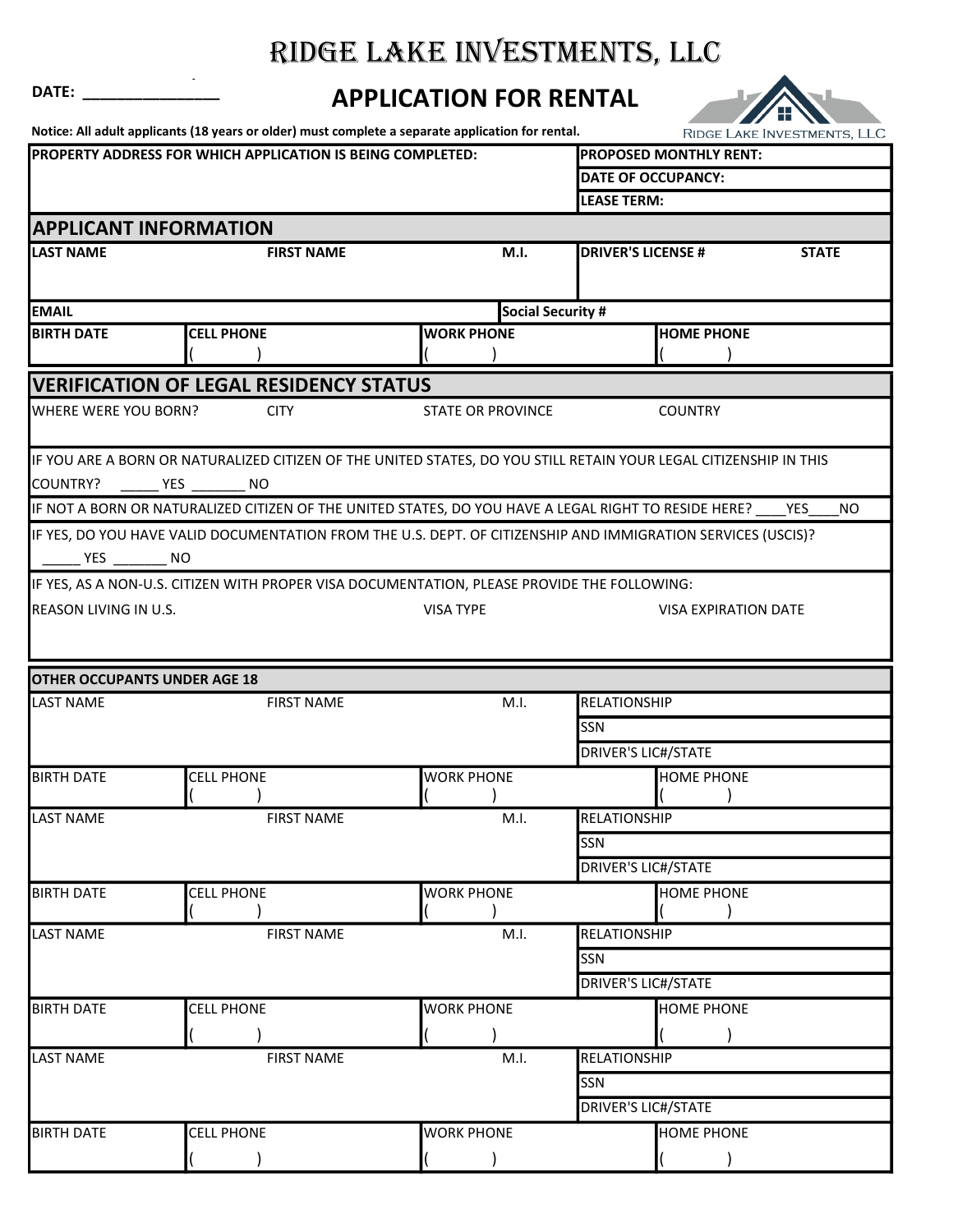| <b>CURRENT ADDRESS</b>                                                                                                                                                     |                                    |       |                         |                             |                                      |                           |     |
|----------------------------------------------------------------------------------------------------------------------------------------------------------------------------|------------------------------------|-------|-------------------------|-----------------------------|--------------------------------------|---------------------------|-----|
| <b>Street Address</b>                                                                                                                                                      |                                    | City  |                         | State                       |                                      | Zip                       |     |
| Own<br>Rent                                                                                                                                                                | Do you have a Lease?               | No    | Yes                     |                             | Monthly Payment or Rent \$           |                           |     |
| If rent, list Apt. or Condo complex name and unit #                                                                                                                        |                                    |       |                         |                             |                                      |                           |     |
| How Long                                                                                                                                                                   | Lease Expiration Date              |       |                         | Notice Given                |                                      | No                        | Yes |
| Landlord's Name                                                                                                                                                            |                                    |       |                         |                             | <b>Current Landlord Phone Number</b> |                           |     |
| Landlord's Email                                                                                                                                                           |                                    |       |                         |                             |                                      |                           |     |
| If own, what is the current status of the property, i.e. presently up for sale, foreclosure, short sale, part of divorce settlement, etc?                                  |                                    |       |                         |                             |                                      |                           |     |
| Reason for leaving current residence:                                                                                                                                      |                                    |       |                         |                             |                                      |                           |     |
| <b>PREVIOUS ADDRESS</b>                                                                                                                                                    |                                    |       |                         |                             |                                      |                           |     |
| <b>Street Address</b>                                                                                                                                                      |                                    | City  |                         | State                       |                                      | Zip                       |     |
| Rent<br>Own                                                                                                                                                                | Did you have a Lease?              | No    | Yes                     |                             | Monthly Payment or Rent \$           |                           |     |
| If rent, list Apt. or Condo complex name and unit #                                                                                                                        |                                    |       |                         |                             |                                      |                           |     |
| How Long                                                                                                                                                                   | Lease Expiration Date              |       |                         | Notice Given                |                                      | No                        | Yes |
| Landlord's Name                                                                                                                                                            |                                    |       |                         |                             | Landlord Phone Number                |                           |     |
| Landlord's Email                                                                                                                                                           |                                    |       |                         |                             |                                      |                           |     |
| If own, what is the current status of the property, i.e. presently up for sale, foreclosure, short sale, part of divorce settlement, etc?<br>Reason for leaving residence: |                                    |       |                         |                             |                                      |                           |     |
| <b>CURRENT EMPLOYMENT &amp; INCOME INFORMATION (Applicant)</b>                                                                                                             |                                    |       |                         |                             |                                      |                           |     |
| 1. Primary Occupation                                                                                                                                                      | <b>Employer Name &amp; Address</b> |       |                         |                             | <b>Gross Monthly Income</b>          |                           |     |
| Job or Position Title                                                                                                                                                      |                                    |       |                         |                             |                                      |                           |     |
| <b>Supervisor Name</b>                                                                                                                                                     | <b>Supervisor Phone</b>            |       | <b>Supervisor Email</b> |                             |                                      | <b>Start Date</b>         |     |
| 2. Additional Employment                                                                                                                                                   | <b>Employer Name &amp; Address</b> |       |                         |                             | <b>Gross Monthly Income</b>          |                           |     |
| Job or Position Title                                                                                                                                                      |                                    |       |                         |                             |                                      |                           |     |
| <b>Supervisor Name</b>                                                                                                                                                     | <b>Supervisor Phone</b>            |       | <b>Supervisor Email</b> |                             |                                      | <b>Start Date</b>         |     |
| 3. Other Income Description                                                                                                                                                | Provider of Income                 | Phone |                         | Email                       |                                      | Monthly Income            |     |
| 4. Other Income Description                                                                                                                                                | Provider of Income                 | Phone |                         | Email                       |                                      | Monthly Income            |     |
| PREVIOUS EMPLOYMENT & INCOME INFORMATION                                                                                                                                   |                                    |       |                         |                             |                                      |                           |     |
| <b>Previous Occupation</b>                                                                                                                                                 | <b>Employer Name &amp; Address</b> |       |                         | <b>Gross Monthly Income</b> |                                      |                           |     |
| <b>Job or Position Title</b><br>Start Date End Date                                                                                                                        |                                    |       |                         |                             |                                      |                           |     |
| <b>Supervisor Name</b>                                                                                                                                                     | <b>Supervisor Phone</b>            |       | <b>Supervisor Email</b> |                             |                                      | <b>Reason for Leaving</b> |     |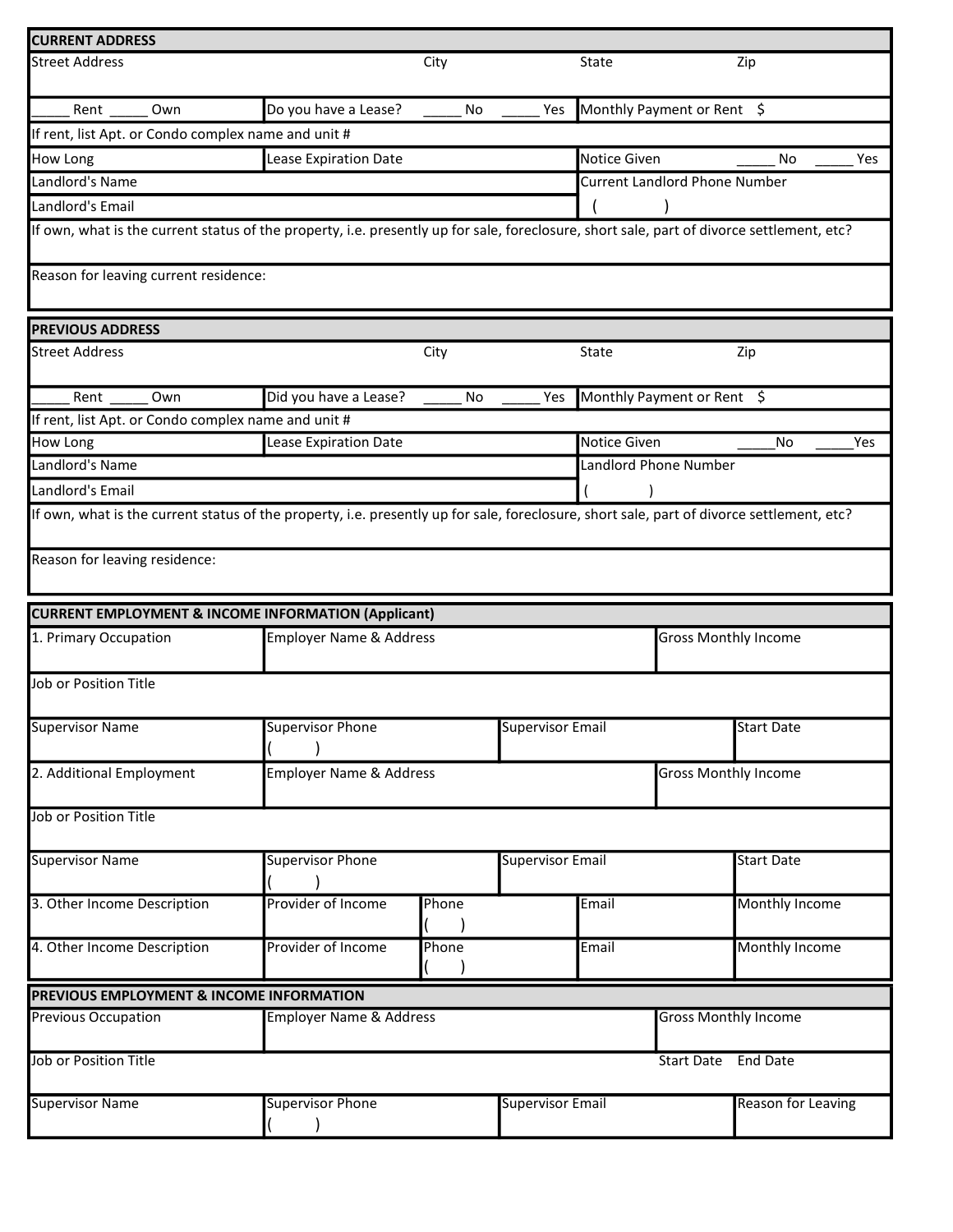| <b>BANKING INFORMATION</b>                                                                                                                                                                                                                          |            |                                |                   |     |                       |  |
|-----------------------------------------------------------------------------------------------------------------------------------------------------------------------------------------------------------------------------------------------------|------------|--------------------------------|-------------------|-----|-----------------------|--|
| Type of Account                                                                                                                                                                                                                                     |            | <b>Bank Name &amp; Address</b> |                   |     | <b>Account Number</b> |  |
| Type of Account                                                                                                                                                                                                                                     |            | <b>Bank Name &amp; Address</b> |                   |     | <b>Account Number</b> |  |
| <b>EMERGENCY CONTACT (a person not residing with you)</b>                                                                                                                                                                                           |            |                                |                   |     |                       |  |
| 1. Name:                                                                                                                                                                                                                                            |            |                                | Relationship:     |     |                       |  |
|                                                                                                                                                                                                                                                     |            |                                |                   |     |                       |  |
| <b>Street Address</b>                                                                                                                                                                                                                               |            | City                           | State             |     | Zip                   |  |
| Email:                                                                                                                                                                                                                                              | Cell Phone |                                | <b>Work Phone</b> |     | Home Phone            |  |
| $2.$ Name:                                                                                                                                                                                                                                          |            |                                | Relationship:     |     |                       |  |
| <b>Street Address</b>                                                                                                                                                                                                                               |            | City                           | State             |     | Zip                   |  |
| Email:                                                                                                                                                                                                                                              | Cell Phone |                                | <b>Work Phone</b> |     | Home Phone            |  |
| <b>BACKGROUND INFORMATION</b>                                                                                                                                                                                                                       |            |                                |                   |     |                       |  |
|                                                                                                                                                                                                                                                     |            |                                |                   |     |                       |  |
|                                                                                                                                                                                                                                                     |            |                                |                   |     |                       |  |
| Have you or any proposed occupants been convicted, charged, arrested, indicted, plead guilty or no contest to any felony or<br>misdemeanor? ____ Yes ____No If Yes, Please provide date of offense, type of offense and location where it occurred. |            |                                |                   |     |                       |  |
| Have you or any proposed occupants been evicted from a tenancy, left a tenancy owing money, or filed for bankruptcy? __ Yes__ No                                                                                                                    |            |                                |                   |     |                       |  |
| If Yes, please provide date, property name, landlord's name, amount owed, and/or details of the bankruptcy.                                                                                                                                         |            |                                |                   |     |                       |  |
| Have you or any proposed occupants ever been asked to move because of an alleged lease violation of any kind? ___ Yes ___ No<br>If Yes, please provide details of the move including property name and address, date, and circumstances.            |            |                                |                   |     |                       |  |
| Are you or any proposed occupants registered or required to register as a sex offender in any state in the United States? __ Yes__ No                                                                                                               |            |                                |                   |     |                       |  |
| If Yes, please provide date of judgment and location where it is on file.                                                                                                                                                                           |            |                                |                   |     |                       |  |
| PETS OR SERVICE ANIMALS                                                                                                                                                                                                                             |            |                                |                   |     |                       |  |
| Do you have any Pets?                                                                                                                                                                                                                               | No         | Yes                            | How Many?         |     |                       |  |
| (Two pet maximum, deposit required for each pet, breed restrictions apply)                                                                                                                                                                          |            |                                |                   |     |                       |  |
| Type:                                                                                                                                                                                                                                               |            | Type:                          |                   |     |                       |  |
| Breed:                                                                                                                                                                                                                                              |            | Breed:                         |                   |     |                       |  |
| Weight ______<br>Age:                                                                                                                                                                                                                               |            | Age:                           | Weight ______     |     |                       |  |
| Spayed/Neutered:                                                                                                                                                                                                                                    | No<br>Yes  | Spayed/Neutered:               | No                | Yes |                       |  |
| Automobiles: Number of Automobiles / Trucks:<br>(include vehicles belonging to other proposed applicants)<br>If more than 3 vehicles, provide requested information in additional information at end of application.                                |            |                                |                   |     |                       |  |
| Color                                                                                                                                                                                                                                               | Make/Model |                                | License Plate     |     | State                 |  |
| Color                                                                                                                                                                                                                                               | Make/Model |                                | License Plate     |     | State                 |  |
| Color                                                                                                                                                                                                                                               | Make/Model |                                | License Plate     |     | State                 |  |
|                                                                                                                                                                                                                                                     |            |                                |                   |     |                       |  |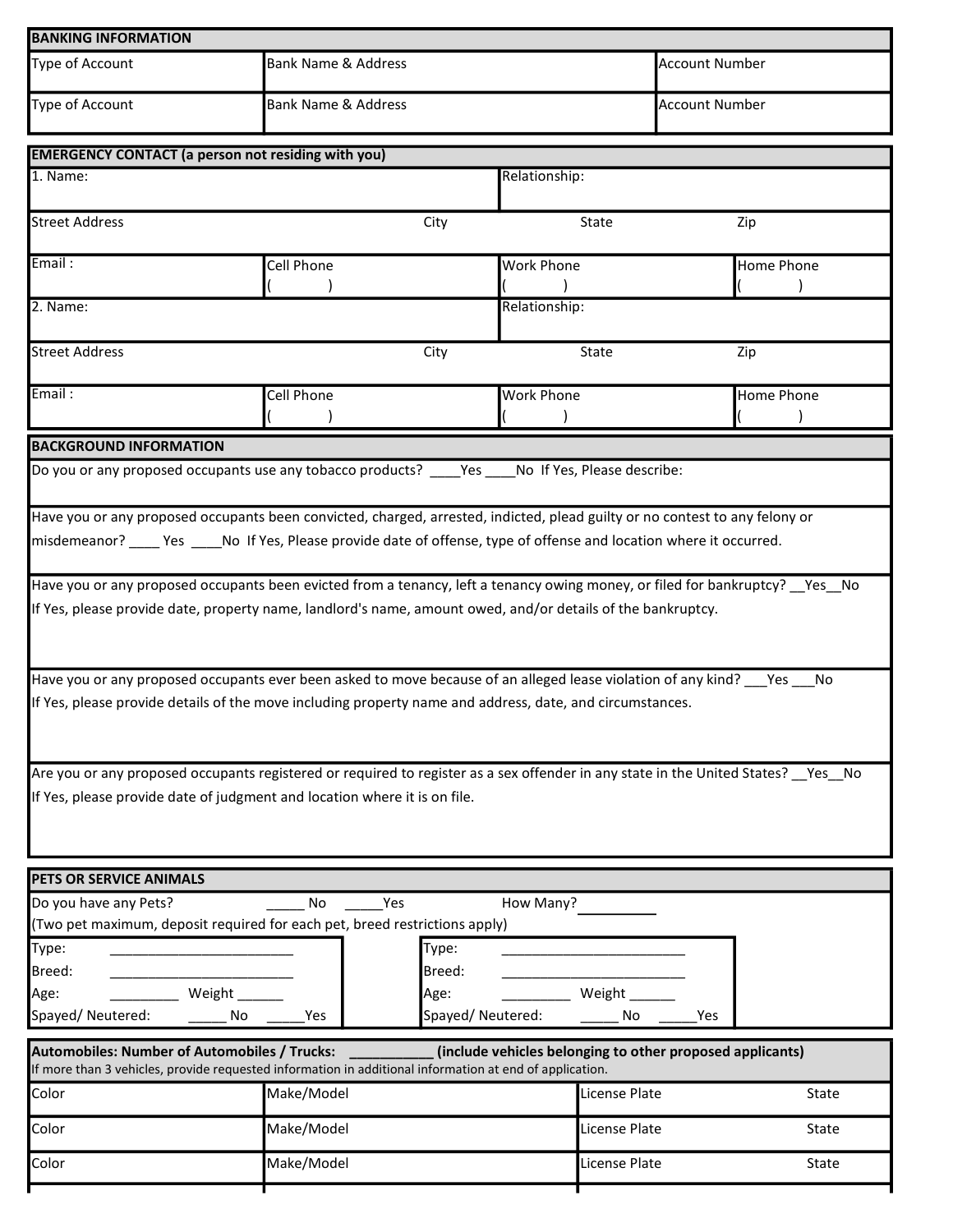| OTHER VEHICLES (BOATS, RV'S, TRAILERS, MOTORCYCLES, ATV'S, ETC) |                                                                                                                                                                     |               |       |  |  |  |  |
|-----------------------------------------------------------------|---------------------------------------------------------------------------------------------------------------------------------------------------------------------|---------------|-------|--|--|--|--|
|                                                                 | CHECK IF YOU OWN ________ Camper/Rv ______ Motorcycle _______ Boat ______ Trailer ______ Other (___<br>Will you be parking any commercial vehicles on the property? |               |       |  |  |  |  |
| Color                                                           | Make/Model                                                                                                                                                          | License Plate | State |  |  |  |  |
| Color                                                           | Make/Model                                                                                                                                                          | License Plate | State |  |  |  |  |
| <b>Personal References</b>                                      |                                                                                                                                                                     |               |       |  |  |  |  |
| Name                                                            | Address                                                                                                                                                             | Phone         |       |  |  |  |  |
| 11.                                                             |                                                                                                                                                                     |               |       |  |  |  |  |
| 2.                                                              |                                                                                                                                                                     |               |       |  |  |  |  |
|                                                                 | ANY ADDITIONAL INFORMATION YOU WOULD LIKE TO PROVIDE:                                                                                                               |               |       |  |  |  |  |

you may use additional paper if needed.

## AUTHORIZATION AND RELEASE

1. The owner of the premises, for which you are applying, carries insurance on the dwelling only. You must acquire renters insurance for your household goods.

\_\_\_\_\_\_\_\_\_\_\_\_\_\_\_\_\_\_\_\_\_\_\_\_\_\_\_\_\_\_\_\_\_\_\_\_\_\_\_\_\_\_\_\_\_\_\_\_\_\_\_\_\_\_\_\_\_\_\_\_\_\_\_\_\_\_\_\_\_\_\_\_\_\_\_\_\_\_\_\_\_\_\_\_\_\_\_\_\_\_\_\_\_\_\_\_\_\_\_\_\_\_\_\_\_\_\_\_\_\_\_\_ \_\_\_\_\_\_\_\_\_\_\_\_\_\_\_\_\_\_\_\_\_\_\_\_\_\_\_\_\_\_\_\_\_\_\_\_\_\_\_\_\_\_\_\_\_\_\_\_\_\_\_\_\_\_\_\_\_\_\_\_\_\_\_\_\_\_\_\_\_\_\_\_\_\_\_\_\_\_\_\_\_\_\_\_\_\_\_\_\_\_\_\_\_\_\_\_\_\_\_\_\_\_\_\_\_\_\_\_\_\_\_\_

2. Applicant certifies the information provided in this application is true and accurate to the best of their knowledge. The Landlord or it's agent is hereby expressly authorized to procure a consumer credit report, to verify the accuracy of any information and to communicate with my present and former employers, landlords and creditors for the purpose of evaluating this application. I understand that additional resources may be used to verify this application. I hereby release Ridge Lake Investments, LLC and all parties from liability for damages for issuing from their collective good faith effort to process my rental application.

3. I agree that credit report(s) may be obtained before and during the term of the proposed lease and after the expiration or termination of the lease as part of any effort to collect rent, court costs, administrative fees, and other charges owed under such lease. I understand that any discrepancy or lack of information on the rental application may result in it rejection and/or the termination of any lease entered into with Ridge Lake Investments, LLC. I further understand that any questions that I have regarding a rejected application must be submitted in writing within seven (7) calendar days of such rejection.

4. Landlord and/or agent are committed to providing equal housing opportunities to all rental applicants regardless of race, color, religion, national origin, sex, handicap or familial status.

5. Full Security Deposit must be received in certified funds within 24 hours after applications approval. Property remains on the market until deposit is received.

6. Application does not create a lease. This application, even if accepted, shall under no circumstances be considered a lease agreement between Applicant and Landlord or an offer to lease. No lease shall exist between Applicant and Landlord unless and until the parties enter into a formal Lease Agreement and Applicant pays all required fees, deposits and advance rent.

7. Lease Application Fee: Applicant understands that formal processing of this rental application will not commence until the required and non-refundable application fee is paid. Any delay on applicants part in submitting the application fee may result in another party being approved for tenancy.

8. Pets require separate authorization Tenant must sign a Pet Exhibit and provide a non-refundable Pet Deposit.

| <b>Printed Name:</b>             |                                |
|----------------------------------|--------------------------------|
|                                  | Date:                          |
| <b>FOR OFFICE USE ONLY</b>       |                                |
| - GOVERNMENT ISSUED ID SUBMITTED | RIDGE LAKE INVESTMENTS, LLC    |
| - APPLICATION FEE SUBMITTED      | 2500 DALLAS HIGHWAY            |
| - TWO RECENT PAY STUBS SUBMITTED | <b>SUITE 202, PMB #182</b>     |
| - RESIDENCY STATUS VERIFIED      | MARIETTA, GEORGIA 30064        |
| - TENANT SCREENING COMPLETED     | ridgelakeinvestments@yahoo.com |